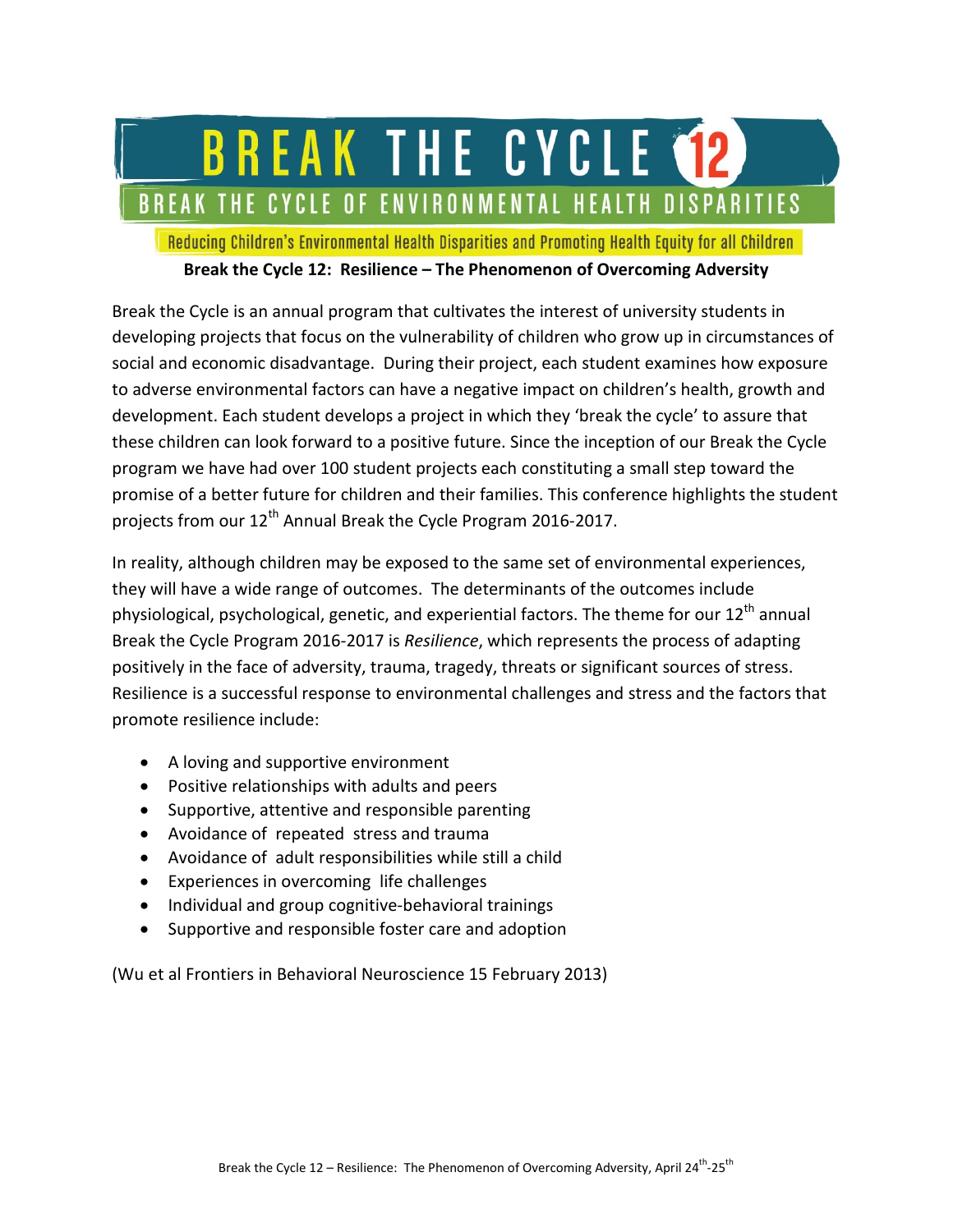

## **Break the Cycle of Environmental Health Disparities 12**

The 12<sup>th</sup> Annual Break the Cycle program will consider the role of resilience in promoting success for children living in adverse environmental circumstances.

#### **Monday April 24, 2017**

| 8:30 AM  | <b>Registration &amp; Breakfast</b>                                                                                                                                                                                                                           |
|----------|---------------------------------------------------------------------------------------------------------------------------------------------------------------------------------------------------------------------------------------------------------------|
| 9:00 AM  | <b>Opening of Program</b><br>Robert Geller, MD, Director, Southeast PEHSU, Professor of Pediatrics, Emory<br>University, Atlanta GA                                                                                                                           |
| 9:10 AM  | <b>Message from the ATSDR</b><br>Michael Hatcher, DrPH, Chief, Environmental Medicine Branch, Division of<br>Toxicology and Human Health Sciences, ATSDR, CDC, Atlanta GA                                                                                     |
| 9:20 AM  | <b>Message from the EPA</b><br>Ruth Eztel, MD, PhD, Director of the Office of Children's Health Protection,<br>United States Environmental Protection Agency, Washington DC                                                                                   |
| 9:40 AM  | <b>Introduction to Break the Cycle</b><br>Leslie Rubin, MD, Director, Break the Cycle Program, Associate Professor,<br>Morehouse School of Medicine, Co-Director Southeast PEHSU, Atlanta GA                                                                  |
| 10:00 AM | Home, Belonging and the Incarcerated Mother: A study on the effects of mass<br>incarceration on children's behavioral health outcomes<br>Tatenda Mangurenje, student, Peter Brown, PhD, mentor, Department of<br>Anthropology, Emory University, Atlanta GA   |
| 10:20 AM | Factors affecting the length of stay in drug exposed infants admitted to the<br><b>Neonatal Intensive Care Unit</b><br>Praytibha Agarwal, student, David Wood, MD, MPH, mentor, Department of<br>Pediatrics, East Tennessee State University, Johnson City TN |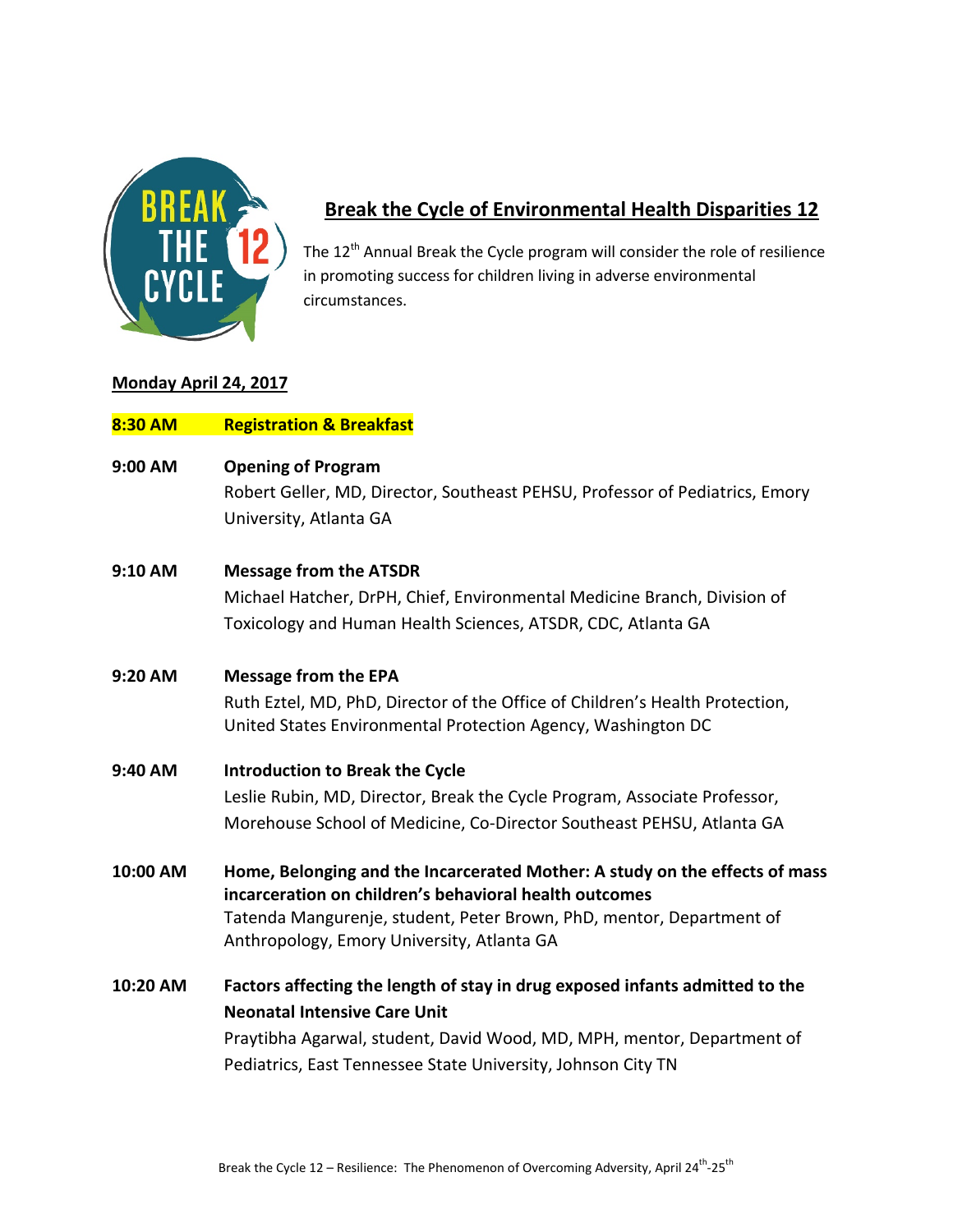#### **10:40 AM Health Break**

- **11:10 AM Impact of early life housing on child behavior at age seven** Abby Gaylord, student, Julie Herbstman, PhD, Department of Environmental Health Sciences, Mailman School of Public Health, Columbia University, New York City, NY
- **11:30 AM A Silver Lining for High-Risk Infants: Coordinated Care for Children 0-32 Months** Lea Redd, student, Bree Andrews, MD, MPH, Department of Pediatrics— Neonatology, The University of Chicago Medical Center, Chicago IL

#### **11:50 AM Lunch**

\$10 Optional lunch (can only be added at initial registration) – We encourage you to network with presenters and attendees

**1:30 PM Neurodevelopmental Outcomes of recent exposure to DDT in children of selected communities of Zambia**

> Nosiku Munyinda, student, Charles Michelo, BSc, MBChB, MPH, MBA, PhD, Mentor, Department of Public Health, University of Zambia, Lusaka, Zambia

**1:50 PM Racial Disparities in Access to Municipal Water Supplies in the American South: Impacts on Children's Health**

> Frank Stillo, student, Jackie McDonald Gibson, PhD, mentor, Gillings School of Global Public Health, University of North Carolina at Chapel Hill, Chapel Hill NC

#### **2:10 PM KEYNOTE SPEAKER**

### **Research Roadmap: Science and scientific gaps to help address different aspects of environmental justice**

Andrew Geller, PhD, MS Deputy Director, United States Environmental Protection Agency, Sustainable and Healthy Communities Research Program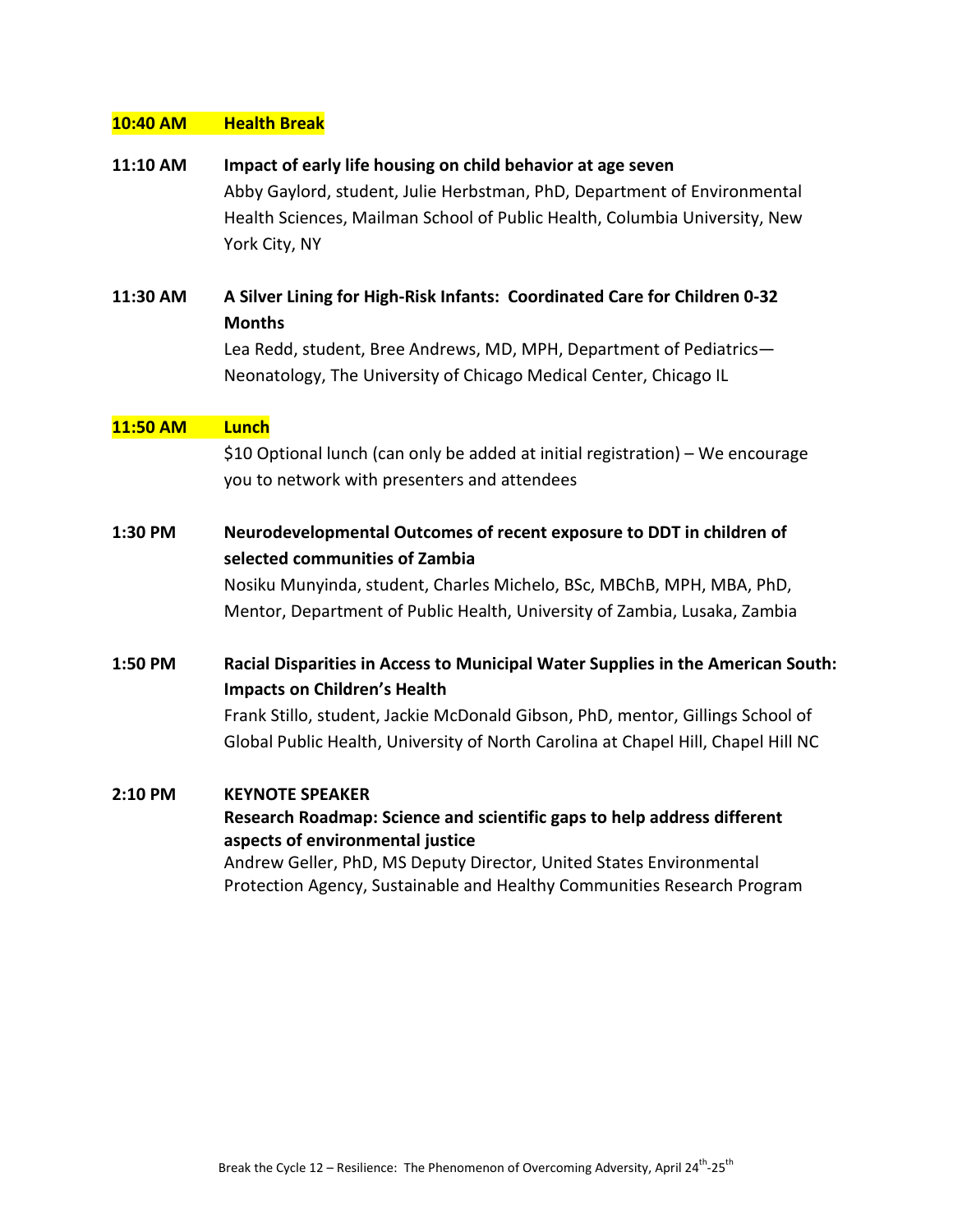### **2:30 PM Health Break**

| 3:00 PM | Interactive Educational Lead Hazards Class to Children at the Boys and Girls                                                                                                                                                    |
|---------|---------------------------------------------------------------------------------------------------------------------------------------------------------------------------------------------------------------------------------|
|         | Club in Metro Atlanta - Pilot                                                                                                                                                                                                   |
|         | Catherine Evans, Amrita Mahtani, Sam Peters, Patrick Fueta, students; W.                                                                                                                                                        |
|         | Michael Caudle, PhD, mentor, Department of Environmental Health, Rollins                                                                                                                                                        |
|         | School of Public Health, Emory University, Atlanta GA                                                                                                                                                                           |
| 3:20 PM | The Role of Social Support and Adolescent's Mothers Breastfeeding Practices in                                                                                                                                                  |
|         | <b>North Carolina</b>                                                                                                                                                                                                           |
|         | Colleen Clark, student, Kimberly Price, PhD, mentor, Department of Public                                                                                                                                                       |
|         | Health, Lenoir-Rhyne University, Hickory NC                                                                                                                                                                                     |
| 3:50 PM | The effectiveness of a community-based program of nutrition education and<br>physical activity to decrease health disparities of childhood obesity<br>Hope Bentley, student, Jannett Lewis-Clark, MOT, OTD, OTR/L, CLT, mentor, |
|         | Department of Nursing and Allied Health, College of Veterinary Medicine,                                                                                                                                                        |
|         | Tuskegee University, Tuskegee AL                                                                                                                                                                                                |
| 4:10 PM | Urban Farming as a Model for Positive Youth Development                                                                                                                                                                         |
|         | Luis Torres, student, Cappy Collins, MD, mentor, Department of Public Health,<br>Icahn School of Medicine at Mt. Sinai, New York City NY                                                                                        |
| 4:30 PM | <b>Review and Conclusion</b>                                                                                                                                                                                                    |
|         | Leslie Rubin, MD                                                                                                                                                                                                                |
| 5:00 PM | <b>Adjourn</b>                                                                                                                                                                                                                  |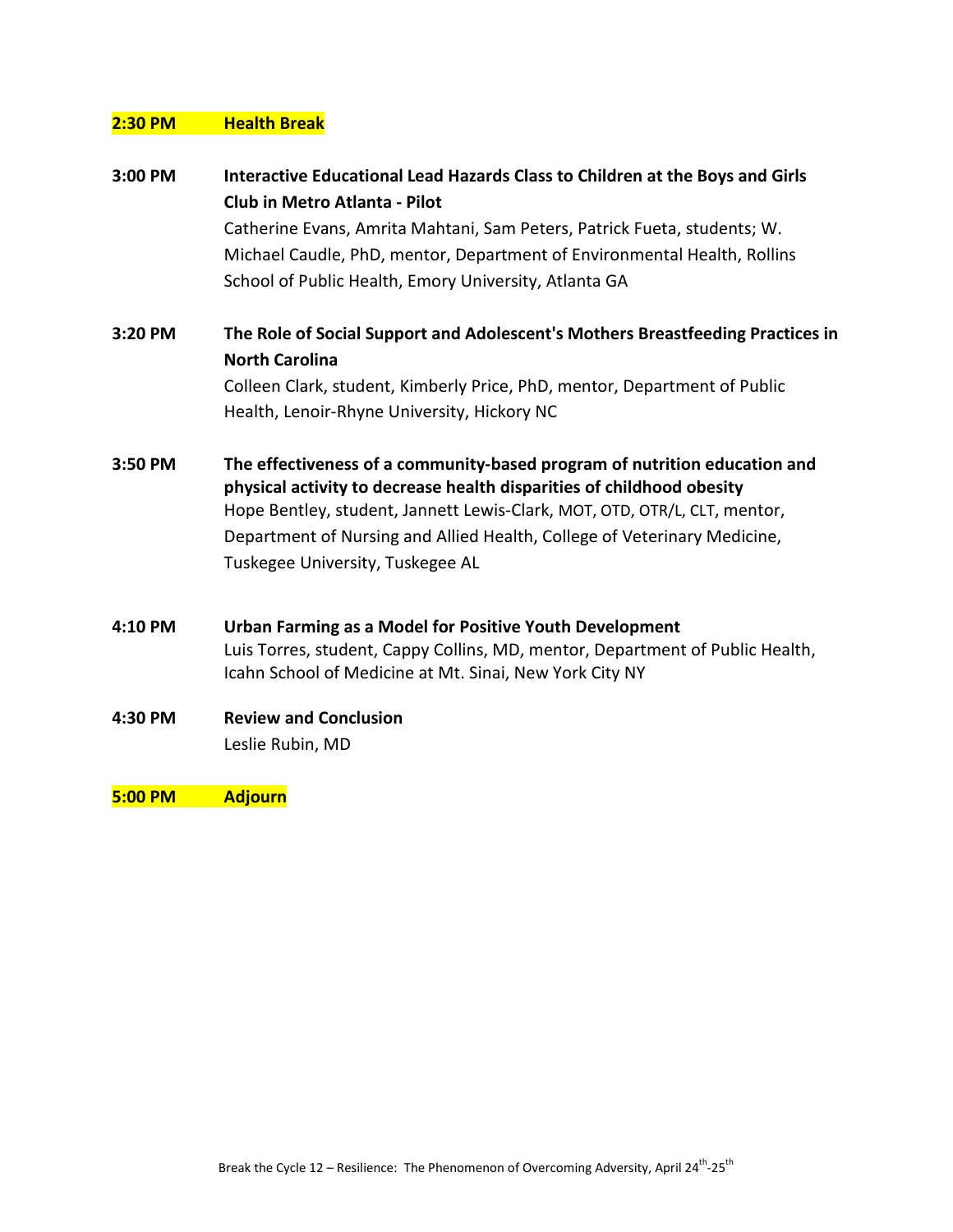#### **Tuesday, April 25, 2017**

#### **Resilience: The Phenomenon of Overcoming Adversity**

#### **8:00 AM Registration & Breakfast**

#### **8:30 AM Introduction**

Leslie Rubin MD, Director, Break the Cycle Program, Associate Professor, Morehouse School of Medicine, Co-Director Southeast PEHSU, Atlanta GA

#### **8:50 AM Started from the bottom: My resilience story**

Natalie Hernandez, PhD, M.P.H., Assistant Professor, Prevention Research Center, Post-Doc Fellow, Center of Excellence on Health Disparities, Department of Community Health and Preventive Medicine, Morehouse School of Medicine, Atlanta GA

#### **9:10 AM Resilience**

Jessica Spraggins, M.P.H., CCPH Health Education Specialist, Division for Heart Disease and Stroke Prevention (DHDSP), Centers for Disease Control (CDC), Atlanta GA

#### **9:30 AM Experience, Strength,** and **Hope**

Lucy Hall, B.S., NCAC, and CASAC, CEO and Founder, Mary Hall Freedom House, Atlanta GA

#### **9:50 AM Resilience**

Mel Konner, MD, PhD, Samuel Candler Dobbs Professor, Department of Anthropology, Program in Neuroscience and Behavioral Biology, Emory University, Atlanta GA

#### **10:10 AM Challenges to Work Groups** Leslie Rubin, MD

#### **10:15 AM Health Break**

- **10:30 AM Group Discussions**
- **11:45 AM Feedback from Groups and Conclusion**
- **12:30 PM Adjourn**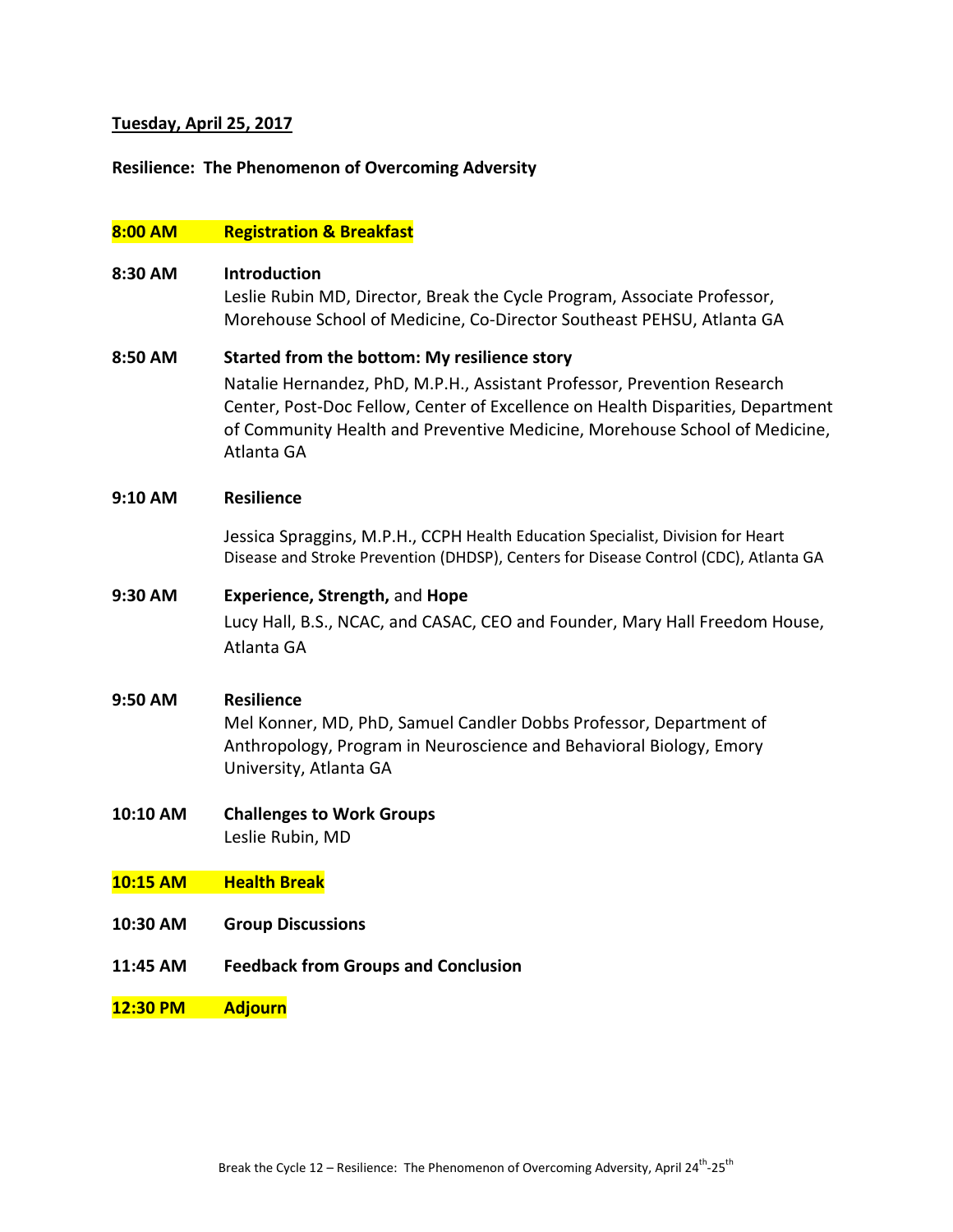#### **Guest Presenters:**



#### **Ruth Etzel, MD, PhD**

Ruth A. Etzel, MD, PhD is Director of the U.S. Environmental Protection Agency's Office of Children's Health Protection. Etzel served as the Senior Officer for Environmental Health Research at the World Health Organization from 2009 to 2012. In the U.S. she has served in numerous public-sector leadership positions including the Centers for Disease Control and Prevention. Etzel is the founding editor of the influential book Pediatric Environmental Health (4th edition to be published in 2018).



#### **Andrew Geller, PhD, MS**

Andrew Geller, PhD, MS is the Deputy National Program Director for EPA's Sustainable and Healthy Communities (SHC) Research program and lead author on EPA's Environmental Justice Research Roadmap. Geller led SHC's strategic planning effort to develop the Office of Research and Development's research focused on providing science and tools to help communities identify and reach sustainability goals.



#### **Natalie D. Hernandez, PhD, M.P.H.**

Natalie Hernandez, PhD, M.P.H. is an Assistant Professor at Morehouse School of Medicine (MSM). She is also a Research Fellow with the Prevention Research Center and Center of Excellence on Health Disparities at MSM. Hernandez is also a former Satcher Health Policy Leadership Fellow. Her research interests are sexual and reproductive health disparities among ethnoracial minority women, social determinants of health, and health policy.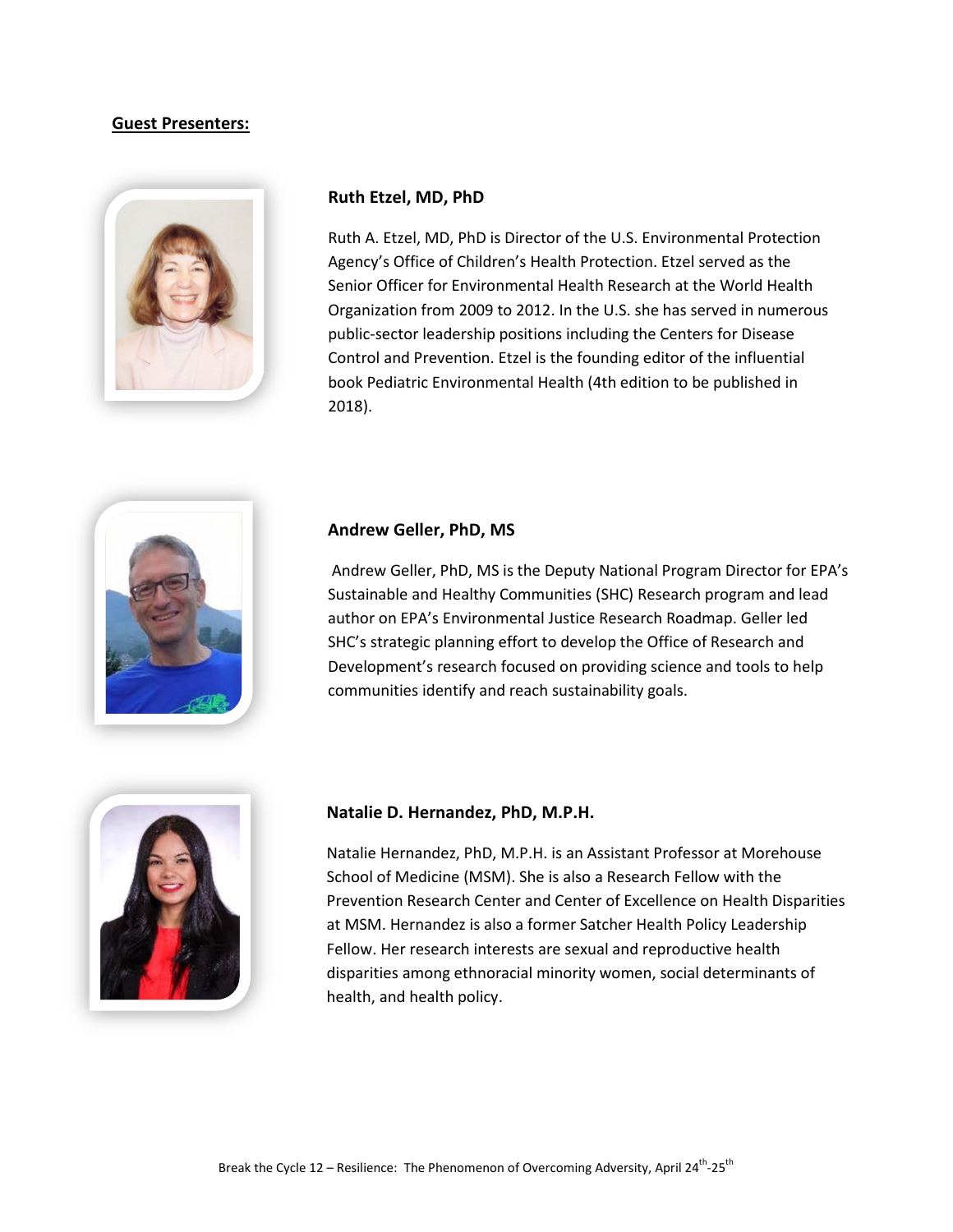

#### **Jessica Spraggins, M.P.H., CCPH**

Jessica Spraggins, M.P.H., CCPH is a Health Education Specialist on the Health Communications Team in the CDC's Division for Heart Disease and Stroke Prevention (DHDSP). Prior to her work in DHDSP, Spraggins worked in the same capacity in the Health Communications Branch of CDC's Office on Smoking and Health for 6 years. In addition to her work in public health, Spraggins has shared her personal experience of surviving childhood abuse and trauma.

#### **Lucy Hall-Gainer, B.S., NCAC, and CASAC**



Lucy Hall-Gainer is the Founder and CEO of Mary Hall Freedom House. Gainer came from a family that battled generational addiction. Her mother died of alcoholism when she was six, and left behind seven children, several of whom lost their lives to substance abuse. Witnessing her mother's struggle inspired Gainer to reach out to women who suffer from addiction. Over 10,000 women and children have achieved recovery through Mary Hall Freedom House since it was founded in 1996; by empowering them to end the cycle of generational addiction, poverty and homelessness.



#### **Melvin Joel Konner, MD, PhD**

Melvin Joel Konner. MD, PhD is the Samuel Candler Dobbs Professor of Anthropology and of Neuroscience and Behavioral Biology at Emory University. He has held grants from the National Institute of Mental Health and National Science Foundation, and has been a fellow of the American Association for the Advancement of Science, the Center for Advanced Study in the Behavioral Sciences, the John Simon Guggenheim Memorial Foundation, and the Foundations Fund for Research in Psychiatry. Konner was elected to the American Academy of Arts and Sciences in 2016 and is the author of many books.

*Funding for this conference was made possible (in part) by the American Academy of Pediatrics (AAP) and funded (in part) by the cooperative agreement FAIN: U61TS000237-03 from the Agency for Toxic Substances and Disease Registry (ATSDR).* 

Acknowledgement: The U.S. Environmental Protection Agency (EPA) supports the PEHSU by providing partial funding to ATSDR under Inter-Agency Agreement number DW-75-95877701. Neither EPA nor ATSDR endorse the purchase of any commercial products or services mentioned in PEHSU publications or presentations.